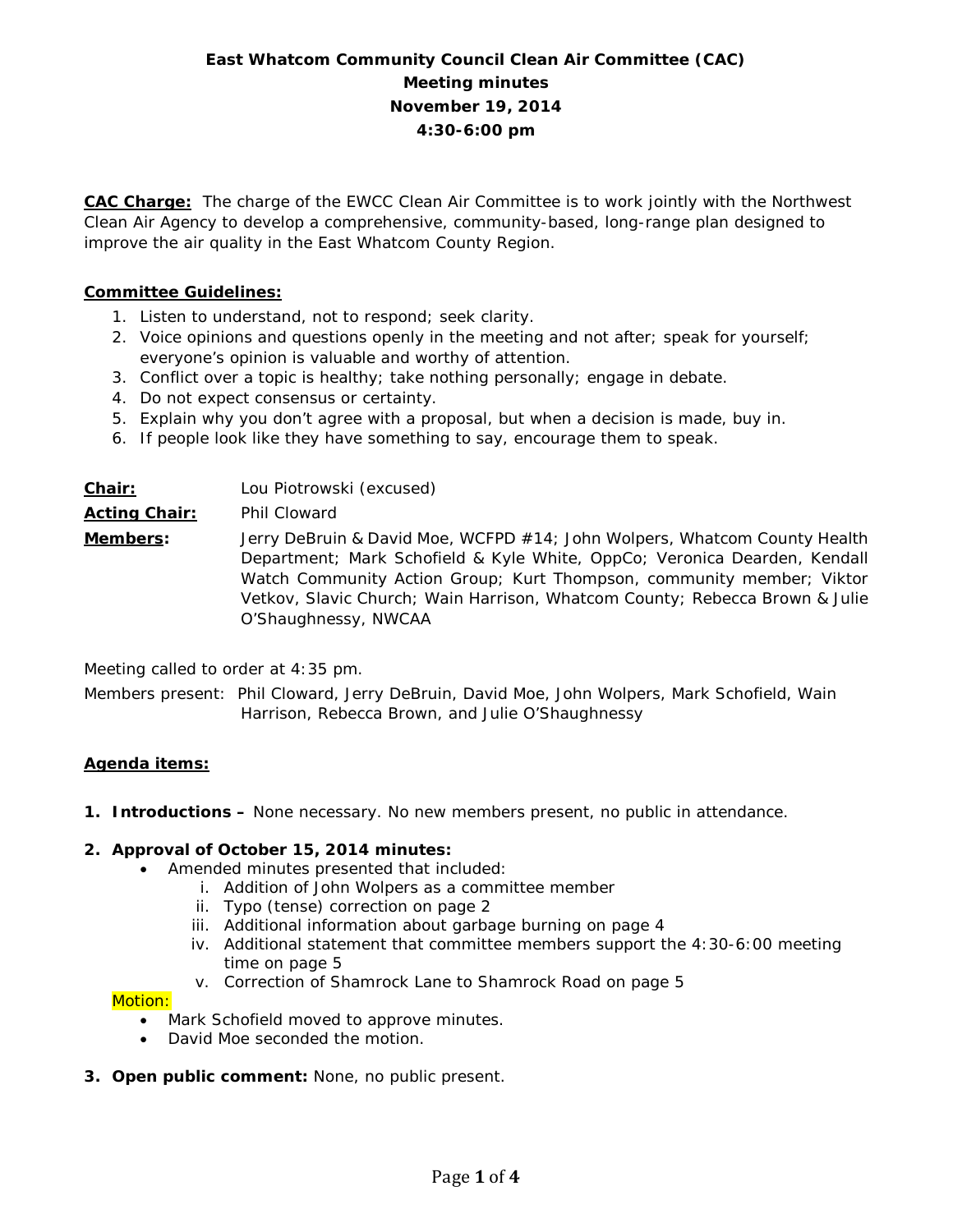### **4. Announcements:**

#### **General:**

- o Phil provided update on Lou Piotrowski's status and stated that although Lou is doing better, he is still not ready to rejoin the committee at this time.
- o Julie reported that Northwest Clean Air Agency Board of Directors approved Resolution 505 at the November meeting which allocates approximately \$90,000 towards efforts to improve Columbia Valley air quality. The Resolution includes a breakdown of the projected budget items and allocation of each.

#### **Biomass committee update (Phil):**

- A great deal of effort is focused on developing a business plan for the biomass committee. A meeting is scheduled with David Webster and the rest of the finance committee regarding project funding, quality control criteria, and unit cost for different levels of seasoned wood.
- Phil and Paul Schissler met with a mechanical engineer with background in biomass and project funding.
- A letter and scope of work was sent to the Port of Bellingham approximately 10 days ago. The Port has acknowledged receipt of the information, stated that they will review it, and provide feedback.
- Working to secure a financed project to demonstrate viability of Columbia Valley industrial zone prior to presenting to Whatcom County Council.
- Wain suggested that a preliminary scoping discussion with the County might be helpful. Phil agreed and stated that attendance from the Port of Bellingham would also enhance the viability of the project.
- Anticipate that 10 local jobs created by this project.
- Phil has an attorney working on the project and is confident that by next fall there will be clean, dry wood available to the community as well as expanded projects such as wood pellets and other biomass products.
- Phil stated the need to include pellet stoves as an approved device for the energy assistance and/or change-out programs.

#### **5. Strategic plan update:**

• Phil has completed a rough draft that needs to be forwarded to Mark and Julie for review before presenting it to the committee as a whole. Mark stated that he is ready and willing to review the draft for comment. Phil stated that it basically follows the pertinent points identified by the Clean Air Committee, but is in a "strategic plan" format. The draft will be brought to the committee following review by Mark and Julie.

#### **6. Winter outreach/community event:**

- **a. Door-to-door outreach – Nov. 1st update (Rebecca):**
	- Two outreach teams visited 52 homes on the initial outreach event on November  $1<sup>st</sup>$  in the Flair Valley Drive area. The community's response was varied, but mostly positive. Some people were aware of poor air quality in the winter months, but a larger number thought the air was good, or even the "best in the world." Moisture meters were given to residents who would use them and didn't have already. Regardless, they provided an opportunity to start a conversation. Flyers were left behind in most cases and mention of the wood-heating workshop in December was made.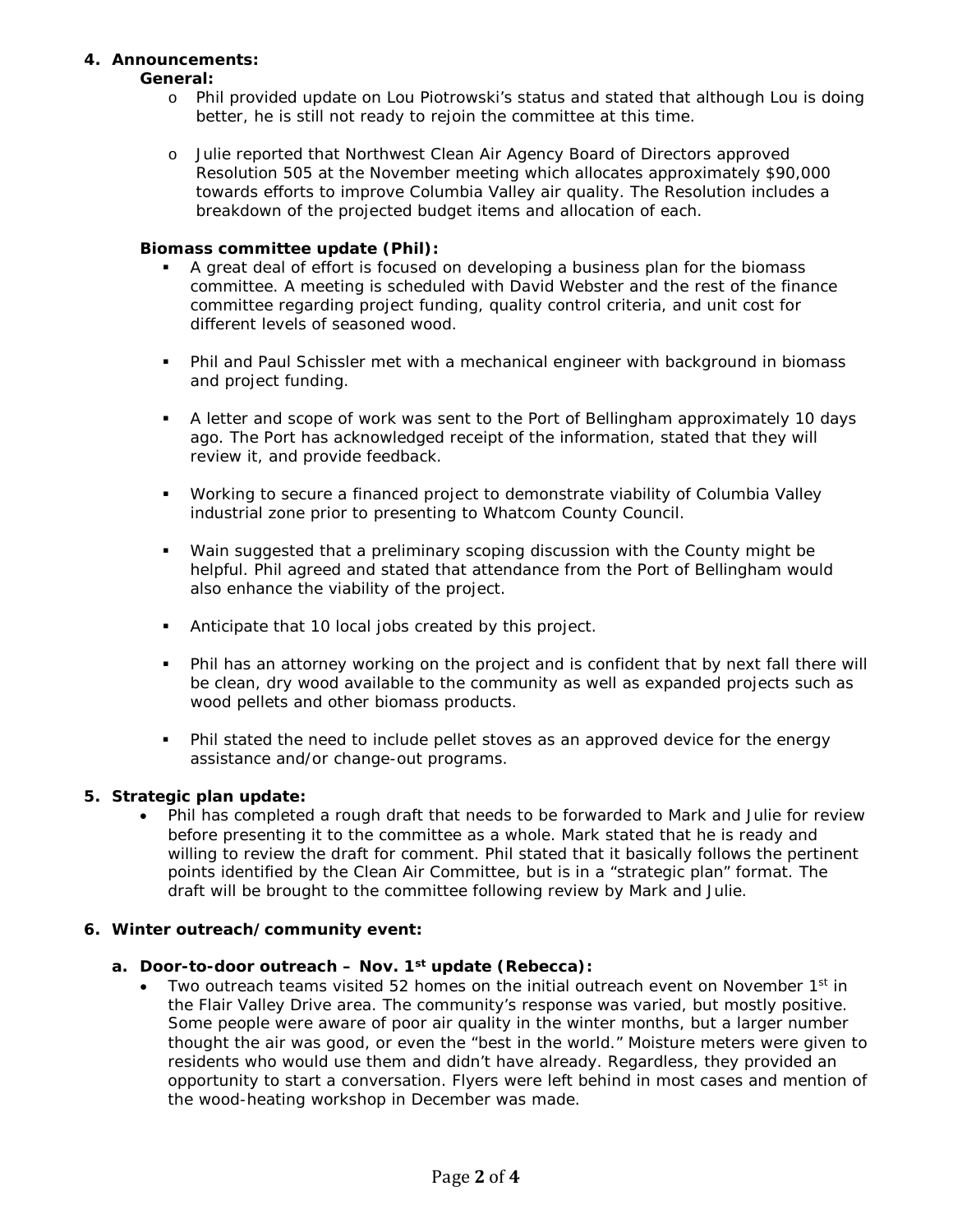- In some cases, no one was home, had no time to talk, the house was abandoned, gates were locked, or no trespassing signs were clearly posted. For these residents no contact was made, but it was noted if a wood stove or stack was visible.
- **Jerry** shared that lady who changed from a wood stove to a pellet stove raved about it stating it was cheaper, more efficient, and cleaner.
- Residents voiced concern about garbage burning; both inside and outside homes.
	- o **Wain** mentioned that FD #14 does a lot of work regarding outdoor garbage burning, but that the County is willing to assist in any way possible.
	- o **John** confirmed that Rebecca's referral to the Health Department was the correct approach and that their standard approach is still educational first. He also reiterated the health department's commitment to address solid waste education as a whole, starting January.
	- o **Wain** stated that the County's initial approach to illegal burning situations is educational as well.

## **b. Door-to-door outreach – Nov. 22nd planning (All):**

- Outreach is scheduled for this weekend. Three NWCAA employees will be participating. **Jerry** will see if he can get three volunteers to participate and partner up.
- **Julie** said that the Jerry Thramer, owner of Innovations, voiced interest in participating in our weekend outreach and wood heating workshop. He offered to set up a wood stove outside of Misty Mountain Realty on December 6<sup>th</sup> (tentative outreach day) and on December 13<sup>th</sup> at the wood heating workshop to draw more attention and interest.
- **Julie** told Thramer that she would present his offer to the CAC for discussion.
- After discussion, the CAC decided that for December  $6<sup>th</sup>$  outreach, the CAC is neutral and would not directly endorse, support, or be associated with a wood burning demonstration and that the December 13th wood heating demonstration should come from an exclusively educational entity.
- **Julie** sent Thramer an email informing him of the committee's position.

### **c. Wood heating workshop update (Julie):**

- The workshop is confirmed for Saturday, December 13<sup>th</sup> from 2-6:00 pm. Last year's event was on a weekday evening. It is unclear if a weekend date will have more participation.
- Zigi Gadomski is confirmed to present a power point presentation and a wood burning demonstration which includes certified versus uncertified stove and wet versus dry wood.
- **Phil** offered to provide both wet and dry wood.
- The overall agenda was discussed which included time allocations and a short introduction by each CAC member/affiliation present. The committee agreed that the focal point should be Zigi's presentation and that only a short amount of time should be spent on introductions.
- **Innovations'** participation was again brought up. It was reiterated that a private dealership's participation in this event is not appropriate. However, participation in a wood heating "fair" setting where multiple heating vendors participate, would be.
- **Phil** suggested holding a fair wood heating fair in February that includes education.

*Phil departed here at approximately 5:30 and designated Julie as chair to complete the meeting.* Page **3** of **4**